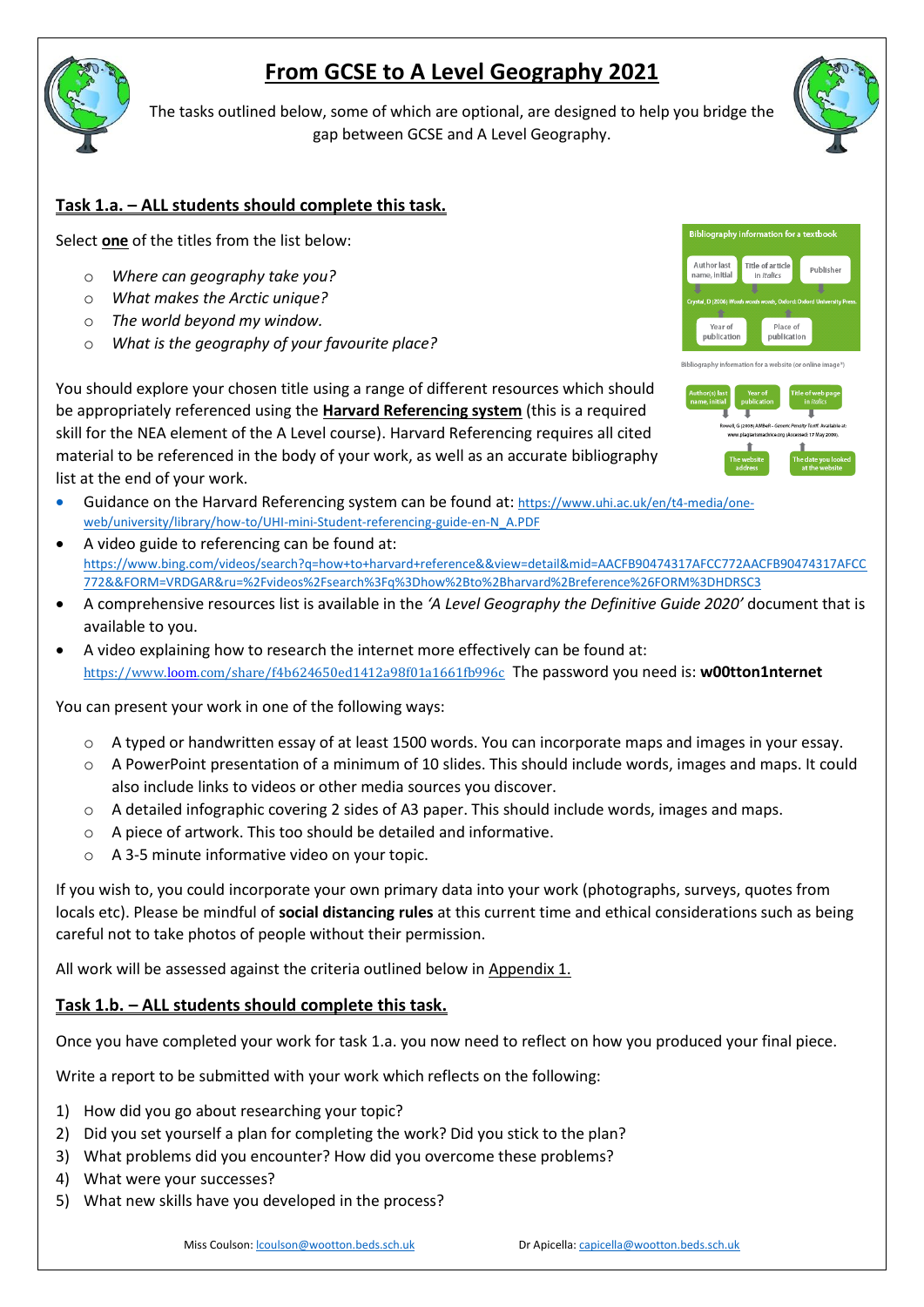### **Time management:**

In order to help you to complete tasks 1.a. and 1.b. we suggest following the timeline outlined below:

| Week           | <b>Task to complete</b>                                                                        |
|----------------|------------------------------------------------------------------------------------------------|
|                | Decide on your title and create a plan as to how you will complete your piece of work. You     |
|                | should aim to stick to this plan. Perhaps read up on Harvard referencing so you know what you  |
|                | will need to do.                                                                               |
| $\overline{2}$ | Research your chosen topic. Gather your notes and keep track of your sources of information -  |
|                | remember, you will need to reference your sources using the Harvard system.                    |
| 3              | Write/create your introduction where you set the scene and introduce your chosen topic.        |
|                | Reference your work as you go and begin building your bibliography.                            |
| $\overline{4}$ | Complete the main part of your project where you outline your main findings and arguments.     |
|                | Keep referencing as you go and adding to your bibliography.                                    |
| 5              | Write/create the concluding part of your project. You still need to reference here and add to  |
|                | your bibliography.                                                                             |
| 6              | Complete task 1.b. allowing you to reflect on how you created your chosen project in task 1.a. |
| 7 onwards      | Complete any additional tasks from task 2 below. You can do these as ongoing tasks but please  |
|                | remember we are expecting tasks 1.a. and task 1.b. to be submitted so these should be          |
|                | prioritised.                                                                                   |

## **Task 2 – MANY students will complete at least one task from those listed below. SOME students will complete 2 or more tasks.**

| Create a personal geography map of<br>your own area - annotate it with<br>photographs, personal reflections<br>and places of importance.<br>You can use a free trial of digimaps<br>for schools for your base map.<br>https://digimapforschools.edina.ac.u<br>k/ | Watch one documentary on<br>Climate Change- Create 20<br>questions that people could<br>answer if they were to watch the<br>documentary.<br>https://www.bbc.co.uk/iplayer/episod<br>e/m00049b1/climate-change-the-facts | Produce a presentation on different world<br>cities and megacities. Examples might include<br>Mumbai, Lagos, Shanghai and Dhaka.<br>http://geography-<br>groby.weebly.com/uploads/4/3/3/7/43370205/gf705 fast<br>est growing lics.pdf<br>http://sisgeographyigcsewiki.mrbgeography.com/files/mu<br>mbai megacity.pdf<br>http://geography-<br>groby.weebly.com/uploads/4/3/3/7/43370205/ga51 |
|------------------------------------------------------------------------------------------------------------------------------------------------------------------------------------------------------------------------------------------------------------------|-------------------------------------------------------------------------------------------------------------------------------------------------------------------------------------------------------------------------|---------------------------------------------------------------------------------------------------------------------------------------------------------------------------------------------------------------------------------------------------------------------------------------------------------------------------------------------------------------------------------------------|
| If taking photos please be mindful of<br>others. You must also respect social<br>distancing rules.                                                                                                                                                               |                                                                                                                                                                                                                         | 1 urban issues in shanghai.pdf<br>You should consider:<br>Demographics of the city<br>Changes to the population<br>$\blacksquare$<br>Reasons for growth<br>$\blacksquare$<br>Social, economic, political and environmental<br>opportunities and challenges.<br>Human and physical geography.                                                                                                |
| How has Covid 19 changed our<br>places? Consider before, during and                                                                                                                                                                                              | In 300 words, explain what<br>'geography' means to you.                                                                                                                                                                 | Produce a mind map of the multi- hazard area<br>of the Philippines.                                                                                                                                                                                                                                                                                                                         |
| after. Use images, virtual interviews,                                                                                                                                                                                                                           |                                                                                                                                                                                                                         | Make sure you locate the Philippines. Discuss                                                                                                                                                                                                                                                                                                                                               |
| own experiences.                                                                                                                                                                                                                                                 |                                                                                                                                                                                                                         | the type of hazards they encounter. Why?<br>What are the social, economic and                                                                                                                                                                                                                                                                                                               |
|                                                                                                                                                                                                                                                                  |                                                                                                                                                                                                                         | environmental impacts.                                                                                                                                                                                                                                                                                                                                                                      |
|                                                                                                                                                                                                                                                                  |                                                                                                                                                                                                                         | Refer to specific events and consider causes,<br>effects and responses.                                                                                                                                                                                                                                                                                                                     |
| Read the Antarctica Case Study.                                                                                                                                                                                                                                  | Read the Geofile 'Coastal Systems,                                                                                                                                                                                      | Find 3 newspaper articles highlighting current                                                                                                                                                                                                                                                                                                                                              |
| Write a letter to the prime minister<br>explaining the importance of both                                                                                                                                                                                        | waves, sediments and cells and<br>summarise on 1 side of A4 paper.                                                                                                                                                      | issues (global and/or local). Stick your article<br>into the middle of a piece of paper and                                                                                                                                                                                                                                                                                                 |
| looking after Antarctica and using it                                                                                                                                                                                                                            |                                                                                                                                                                                                                         | annotate it with links to geography. You should                                                                                                                                                                                                                                                                                                                                             |
| as a Global Commons.                                                                                                                                                                                                                                             | https://www.thegeographeronline.                                                                                                                                                                                        | consider all aspects of geography (SPEED ST)                                                                                                                                                                                                                                                                                                                                                |
| https://pmt.physicsandmathstutor.com/down                                                                                                                                                                                                                        | net/uploads/2/6/6/2/26629356/ge                                                                                                                                                                                         | and make links between them. Can you also                                                                                                                                                                                                                                                                                                                                                   |
| load/Geography/A-level/Notes/AQA/Global-<br>Systems-and-Global-Governance/Case-                                                                                                                                                                                  | ofile 575 coastal systems.pdf                                                                                                                                                                                           | make links to other subjects?                                                                                                                                                                                                                                                                                                                                                               |
| Studies/Global%20Systems%20and%20Govern                                                                                                                                                                                                                          |                                                                                                                                                                                                                         | S-Social P-Political E-Economic E-Environmental<br>D - Developmental<br>S-Spatial (space)                                                                                                                                                                                                                                                                                                   |
| ance%20-                                                                                                                                                                                                                                                         |                                                                                                                                                                                                                         | T-Temporal (time)                                                                                                                                                                                                                                                                                                                                                                           |
| %20Antarctica%20Case%20Study%20.pdf                                                                                                                                                                                                                              |                                                                                                                                                                                                                         |                                                                                                                                                                                                                                                                                                                                                                                             |

Miss Coulson[: lcoulson@wootton.beds.sch.uk](mailto:lcoulson@wootton.beds.sch.uk) Dr Apicella[: capicella@wootton.beds.sch.uk](mailto:capicella@wootton.beds.sch.uk) Dr Apicella